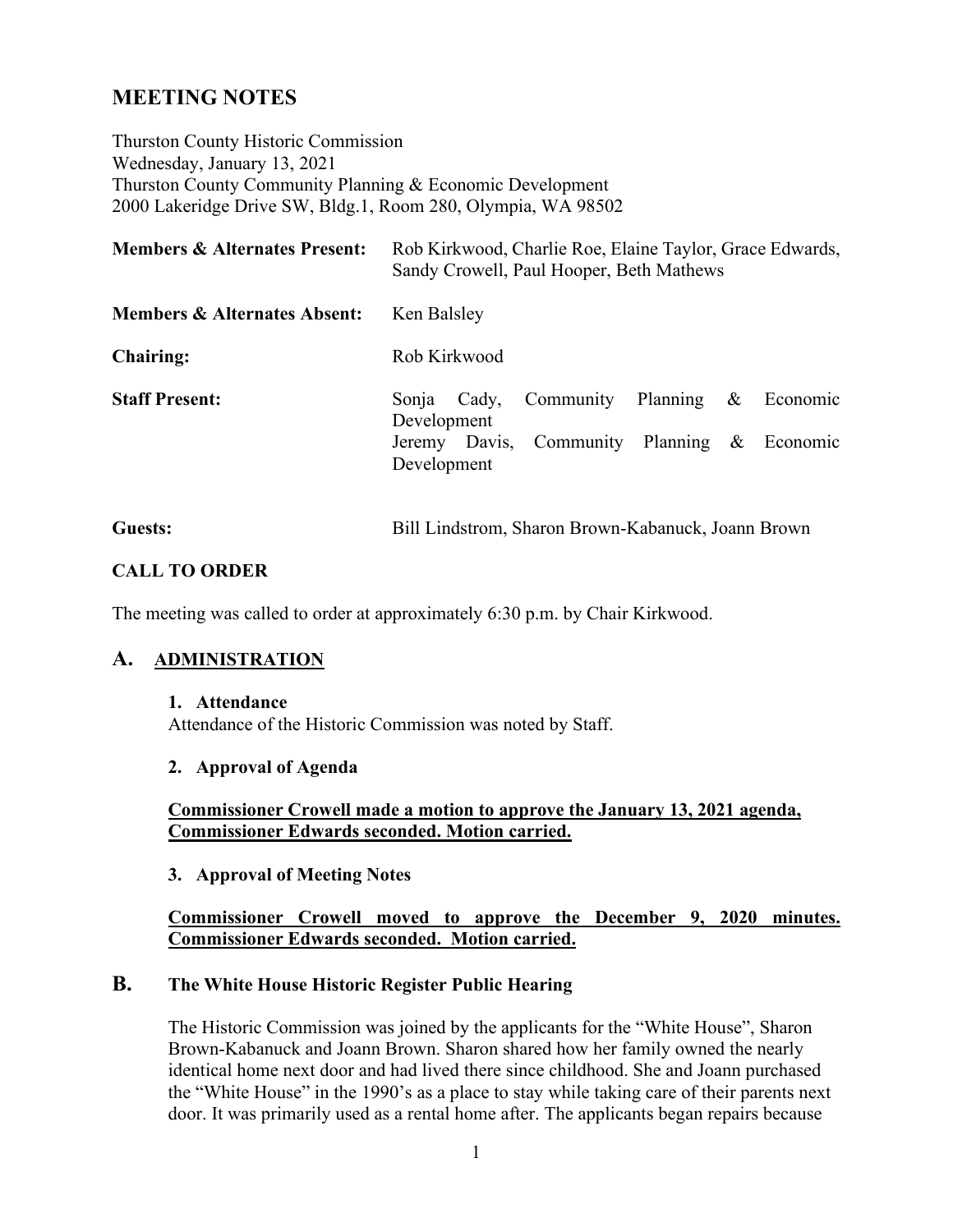some parts were deteriorating due to renters. The chimneys were decaying and crumbling and were removed, at this time the oil furnaced was removed. The asbestos siding, which was added sometime in the 1950's at the same time the foundation was installed, was removed for safety reasons when the roof was replaced. At this point it was discovered that the original cedar siding beneath was fully intact with no rotting. The applicants chose to cover with hardi siding with a similar appearance to the original cedar siding. Having the cedar refurbished would be significantly more expensive than covering. Vinyl windows were put in place of the original single pain windows, but the original windowsills remained in place.

Commissioner Crowell asked the applicants what is their interest for applying for placement to the Historic Register. Sharon and Joann shared that they share an interest in history and their family has deep ties to the City of Yelm , they would feel honored to be a part of the Thurston County Historic Register. They shared with the group how their Great-Grandfather Lee Hammersmith had a mill in Yelm long ago and their parents were involved with the Yelm Historic Society. Sharon herself has been involved in history throughout Yelm and Washington State. She has seen other similar homes in Western Washington on Historic Registers, but not maintained. One of their Uncle's is also a former mayor of Yelm, and their Grandparents moved to Yelm in 1915 and their home is on the Yelm Historic Register.

The Historic Commission enjoyed the applicants presentation and appreciate all of the work they have put into maintaining the home. Commissioner Kirkwood informed the applicants that the vinyl windows are not in character of the time, though the front porch is a new addition but is in character with the original time period. Commissioner Kirkwood requested that the Historic Commission review current homes on the Historic Register and allow more time for review. Also, that the applicants provide more information on their family's historical connections to the County as well as the previous owners of the home. The public hearing will continue at the February meeting to gather more information.

## **Commissioner Roe made a motion to close the hearing and be continued at the February 10, 2021 Historic Commission meeting. Commissioner Crowell seconded. Motion carried.**

#### **C. 2021 Budget and Work Plan**

Commissioner Kirkwood had sent a draft proposal to the Historic Commission prior to the meeting. It outlined the Commissions goals and reorganized the subcommittees as well as suggested promoting the Historic Commission to encourage new members. Commissioner Kirkwood has requested Commissioners Edwards and Crowell be cochairs of the Outreach subcommittee, this subcommittee would over see the County Fair, September Summit Meeting, Book reprinting, and the Historic Journal. The proposal also included adding a Historic Resources subcommittee, this would include the promotion of 2022 grants, follow up of 2021 grants, review of 2022 applications, coordination of DAHP training, building permit reviews, and section 106 cultural resources reviews. Lastly, Commissioner Hooper was asked to co-chair the Interpretive subcommittee, which would oversee the Interpretive Panels project and Stairwell pictures.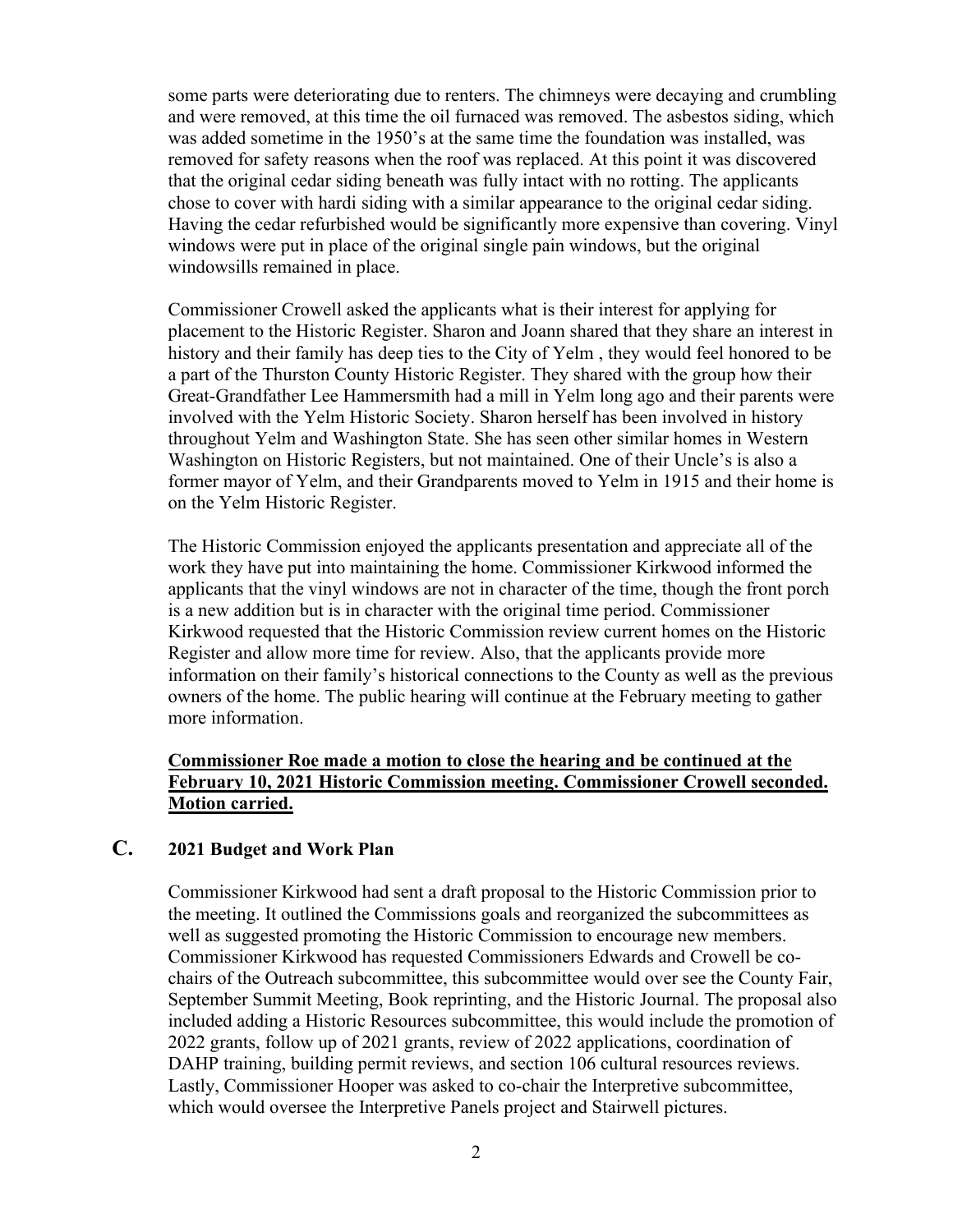The Commissioners agreed that recruiting new members is a priority, especially with the proposed workload. It is important encourage new membership as well as prioritize projects based on the current number of Historic Commission members.

Mr. Davis shared the 5-year budget plan with the Commission showing how much funds are available for 2021 and projected for 2022. There are additional funds available to the Commission, they could potentially request more for heritage preservation projects for 2022.

Commissioner Edwards requested to see a list of members on each subcommittee. Commissioner Kirkwood will send out a list with proposed budgets for each subcommittee. Mr. Davis asked the Chair to also submit a proposed roll over budget for the 2020 community project budget.

## **Commissioner Roe made a motion to approve the proposed subcommittee structure change with Cultural Resources included. Commissioner Crowell Seconded. Motion Carried.**

#### **D. History Book Reprint Update**

Commissioner Crowell discussed how successful the sales and distribution of the book had been and the need to reprint. Gorham publishing is an option for printing, or printing on demand with a company such as Amazon. The options would be to reprint the book as is and focus on a second addition later or make revisions or an addendum to the book prior to reprinting. The Olympia Historical Society would need to be contacted to see if they had any interest in distributing the books again, Commissioner Roe said he would ask at the next OHS meeting. If they did not have an interest the City of Lacey may want to distribute as they had applied to do so previously. Mr. Davis explained that the Historic Commission would need to vote as to whether the group wants to move forward with a reprinting, then request the Board of County Commissioners to grant the reprints to OHS (if they would like the grant), and then funds could be allocated to the reprinting.

## **Commissioner Roe made a motion to move forward with exploring the options for reprinting the book, "Water, Woods, and Prairies." Commissioner Edwards seconded. Motion carried.**

## **E. The Lucas Harding Residence Historic Register Application**

Commissioner Kirkwood gave a brief description of the Lucas Harding Residence application for placement on the Historic Register. The subcommittee will do a site visit and plan to set a public hearing for the April 14, 2021 meeting.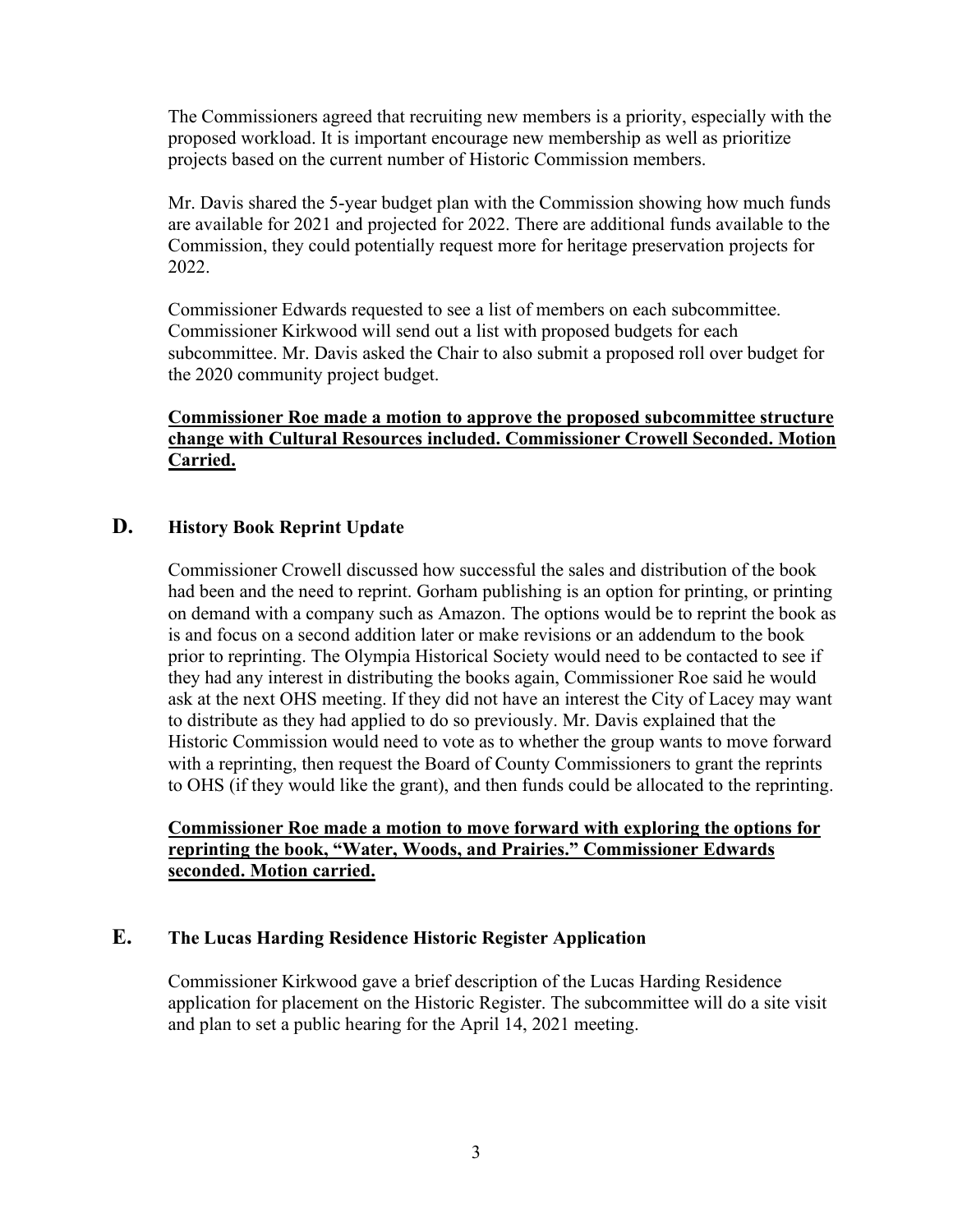## **F. Cozy Valley RD Historic Sign Application**

Commissioner Kirkwood gave a brief update on the Cozy Valley RD historic road sign application received. This would need a review by the subcommittee as well and the hearing will be scheduled for the April 14, 2021 meeting.

## **G. Heritage Grant Program Update**

Mr. Davis and Ms. Cady will be presenting the Historic Commissions 2021 Heritage Grant Program recommendations on January 14, 2021 at 9:30. They will also be requesting project extensions to December 2021 for five 2020 grant recipients and two 2019 grant recipients.

### **H. Election of Officers**

In 2020 Commissioner Kirkwood was elected Chair of the Historic Commission for 2 years and Commissioner Mathews as the Vice-Chair. Both accepted to continue their roles for 2021.

## **Commissioner Roe made a motion that Commissioner Kirkwood remain Chair for 2021 and Commissioner Mathews remain Co-Chair. Commission Crowell seconded. Motion carried.**

#### **I. Washington Maritime Heritage Area**

Commissioner Kirkwood had asked staff to send the Commission information on the Maritime Heritage Area. Commissioner Taylor shared that they are now accepting comments and have a free virtual event. Staff forwarded the invitation to each Commissioner member.

## **J. Subcommittee Updates**

The Commission discussed the following projects:

- $\Box$  Joint Meetings with Other Commissions (Charlie, Sandy Rob, Grace) N/A
- $\Box$  Outreach Committee/Birthday Celebration County Fair (Ken, Grace, Paul) Not discussed.
- $\Box$  Historic Interpretive Panels at the RAC- (Ken, Paul, Elaine, Rob) Rob and Ken prepared a letter that staff sent to Lacey Parks
- $\Box$  Stairwell signs- (Rob) Rob shared the images he plans to use, next step is approval from BoCC and County Manager.
- $\Box$  Heritage Grant Program- (Ken, Rob, Paul, Grace) discussed earlier.

## **K. Staff Updates**

There were no staff updates, everything was covered earlier in the meeting.